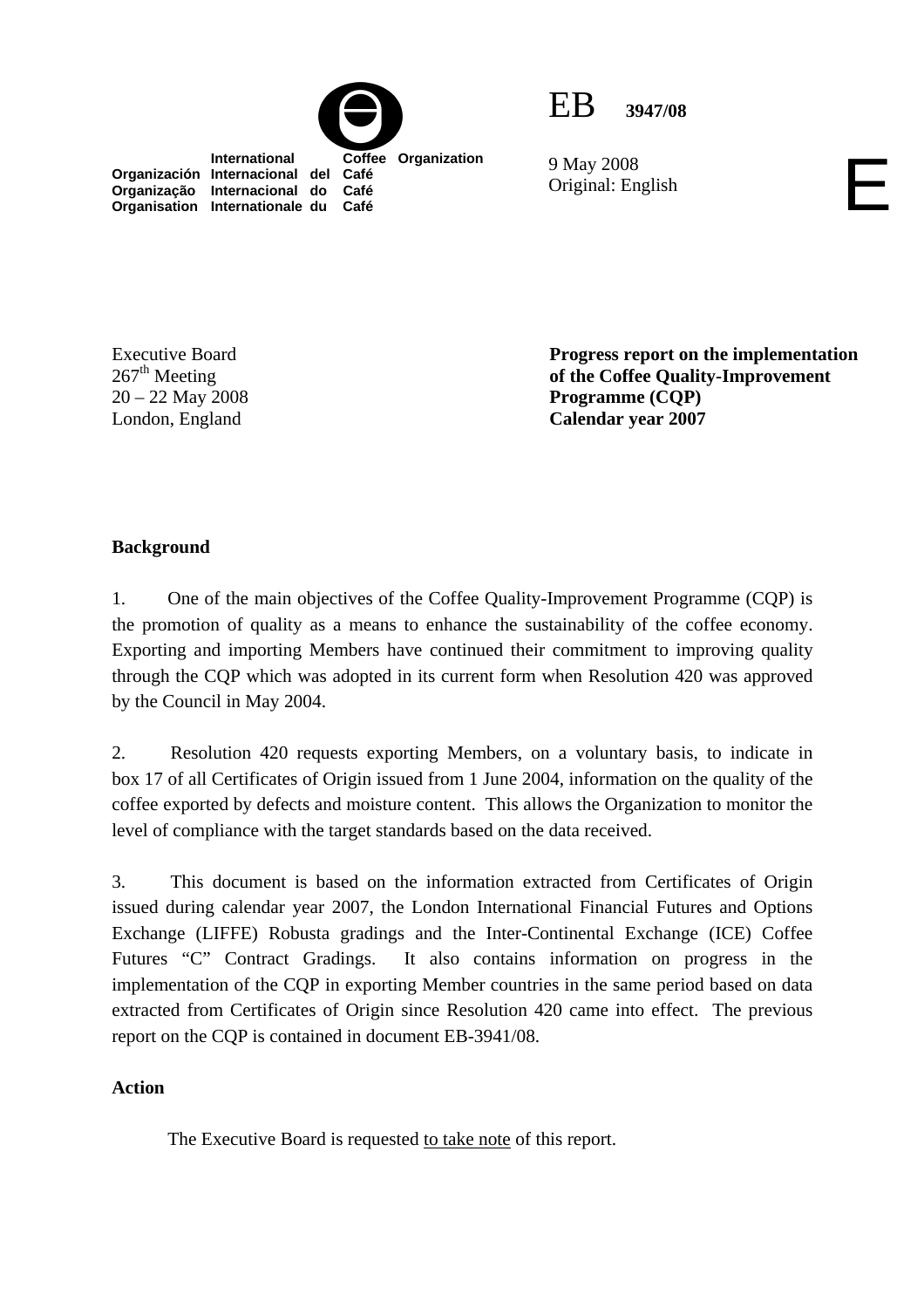## **PROGRESS REPORT ON THE IMPLEMENTATION OF THE COFFEE QUALITY-IMPROVEMENT PROGRAMME (CQP) JANUARY-DECEMBER 2007**

1. There are now 28 exporting Members providing information on the quality of the coffee they export, through Certificates of Origin. These 28 exporting Members accounted for nearly 68% of world exports in calendar year 2007.

2. During calendar year 2007, the volume of green coffee exported by the 28 Members providing information on the quality of their exports amounted to nearly 56.7 million bags, of which over 55.9 million bags (98%) were classified under "S" – within the Resolution's defects and moisture targets. Of the coffee classified under "S", 92.5% was Arabica, and 7.5% was Robusta. Graph 1 shows the volume of green coffee classified under "S" in the last three calendar years: from 2005 to 2007. Detailed information on the total volume of green coffee exported by the 28 exporting Members in accordance with the parameters set out in Resolution 420 is given in Tables 1.

3. Total exports of green coffee in calendar year 2007 amounted to 88.6 million bags, of which 58.5 million bags of Arabica (65.9%) and 30.3 million bags of Robusta (34.1%). In view of the information given in paragraph 2, the total volume of green coffee in full compliance with Resolution 420 amounts to nearly 63% of all green coffee traded. Table 2 shows the volume of green coffee exported by all exporting countries and of the green coffee exported in full compliance with Resolution 420 as a percentage of the total green exported.

4. The volume of coffee graded by LIFFE which was deemed to have failed to comply with the targets of Resolution 420 from January to December 2007 amounted to 1.72 million bags. This represents an increase of over 6% compared to calendar year 2006, when 1.62 million bags failed LIFFE gradings standards and a decrease of over 7% compared to 2005. In 2007, over 45% failed the grading analysis in Antwerp and over 19% in Trieste. According to LIFFE data, nearly 66% of this coffee was shipped from Vietnam (see Table 3 for the volume of the coffee that failed LIFFE gradings in calendar year 2007 by origin and by port). Graph 2 gives the volume of LIFFE gradings deemed to fall below the CQP target standards in calendar years 2005 to 2007.

5. The delay in introducing the new quality standards in Vietnam appears to be a contributing factor to the high volume of coffee that is still being rejected at LIFFE gradings. When the new standards are fully implemented, it is expected that this volume will gradually decrease over the following years. Of the 1.72 million bags that failed LIFFE gradings in 2007, nearly 1.14 million bags were from Vietnam.

6. Regular reports on the Coffee "C" contract grading analysis are posted on the ICE website, showing the monthly summary and year to date results on the pass/fail results by origin. Based on these reports, for calendar 2007, over 82% of the coffee graded by ICE passed the original gradings analysis. The original analysis on grade and cup quality achieved "pass" levels of 92% and 97%, respectively – see Table 4.

7. The Organization will continue to monitor LIFFE and ICE gradings as well as compliance with Resolution 420 by exporting Members.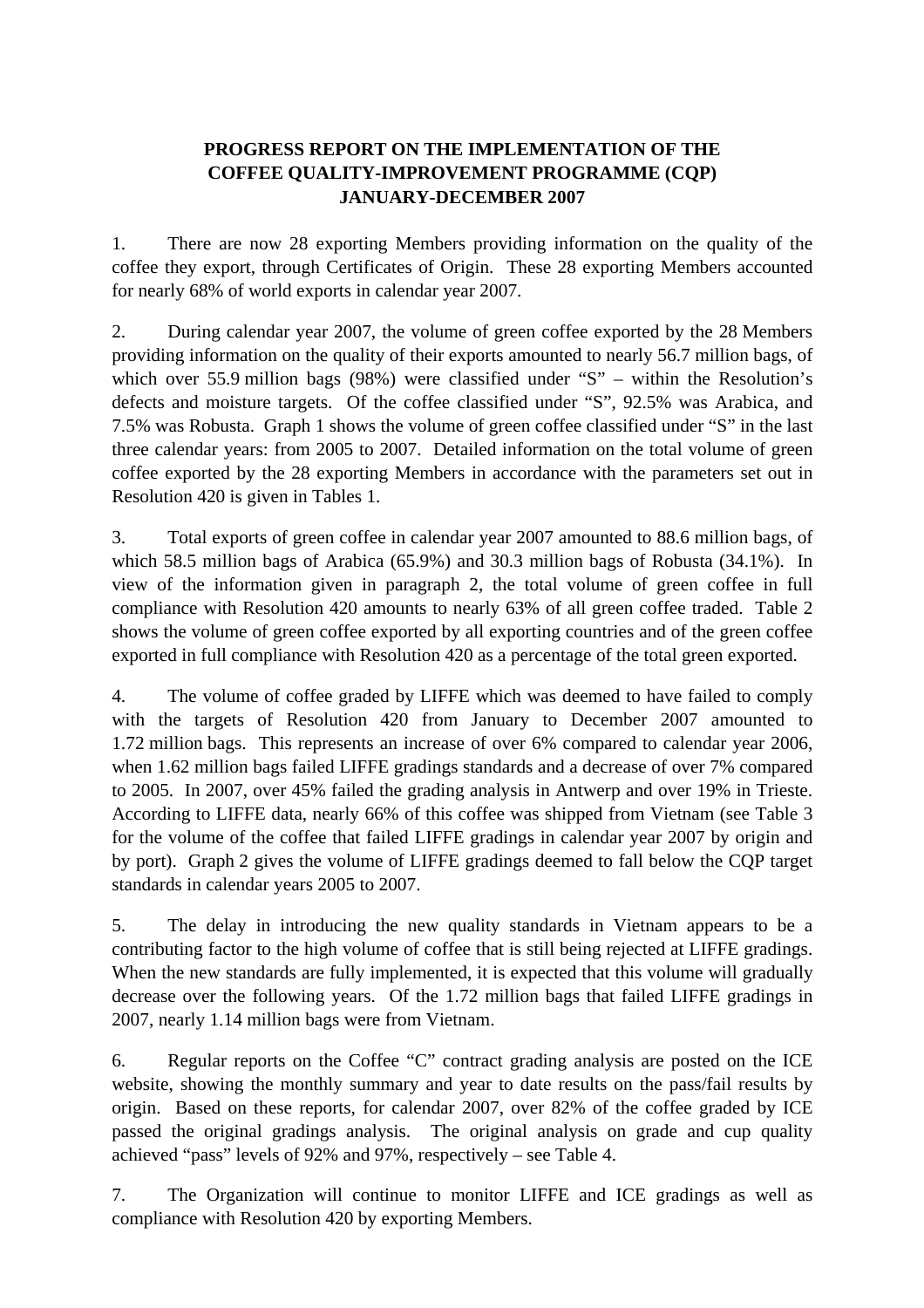## **RESOLUTION 420: CLASSIFICATION OF GREEN COFFEE BY TYPE CALENDAR YEAR 2007**

|                         |               |               | <b>ARABICA</b>   |                  |                  |                  |
|-------------------------|---------------|---------------|------------------|------------------|------------------|------------------|
| <b>Exporting Member</b> | <b>TOTAL</b>  | "S"           | "XD"             | "XM"             | "XDM"            | Unspecified      |
| <b>Brazil</b>           | 23 289 503    | 23 278 517    | 960              | 9706             | $\overline{0}$   | 320              |
| Cameroon                | 53 969        | 32 044        | $\boldsymbol{0}$ | 0                | $\boldsymbol{0}$ | 21 9 25          |
| Colombia                | 10 701 008    | 10 607 543    | $\theta$         | 0                | $\theta$         | 93 4 65          |
| Congo, Dem. Rep. of     | 55 223        | 54 903        | $\theta$         | 0                | $\Omega$         | 320              |
| Costa Rica              | 1 347 814     | 1 334 461     | 3 5 1 9          | 5 3 6 5          | 1 4 6 6          | 3 0 0 3          |
| Cuba                    | 15 640        | 15 640        | $\theta$         | 0                | 0                | 0                |
| Dominican Republic      | 35 124        | 35 124        | $\Omega$         | 0                | 0                | $\theta$         |
| Ecuador                 | 146 834       | 145 886       | $\theta$         | 0                | 0                | 949              |
| El Salvador             | 1 208 681     | 1 132 568     | 47 121           | 7188             | 21 804           | $\theta$         |
| Ethiopia                | 2 604 008     | 2 604 008     | $\overline{0}$   | 0                | 0                | $\theta$         |
| Guatemala               | 3 692 371     | 3 692 371     | $\theta$         | 0                | $\theta$         | $\theta$         |
| Honduras                | 3 3 1 2 0 0 8 | 3 3 1 2 0 0 8 | $\theta$         | 0                | $\boldsymbol{0}$ | $\theta$         |
| India                   | 701 907       | 606 102       | 89 25 9          | 0                | $\boldsymbol{0}$ | 6 5 4 6          |
| Jamaica                 | 21 107        | 21 086        | $\overline{0}$   | 0                | $\overline{0}$   | 21               |
| Malawi                  | 18875         | 18875         | $\mathbf{0}$     | 0                | $\theta$         | $\theta$         |
| Mexico                  | 2 185 001     | 2 185 001     | $\mathbf{0}$     | $\boldsymbol{0}$ | $\theta$         | $\theta$         |
| Nicaragua               | 1 202 209     | 1 202 209     | $\theta$         | $\boldsymbol{0}$ | $\theta$         | $\theta$         |
| Papua New Guinea        | 901 305       | 889 885       | 11 420           | $\boldsymbol{0}$ | $\boldsymbol{0}$ | $\boldsymbol{0}$ |
| Tanzania                | 523 444       | 523 444       | $\overline{0}$   | 0                | $\boldsymbol{0}$ | $\theta$         |
| Togo                    | 0             | $\theta$      | $\theta$         | $\boldsymbol{0}$ | $\boldsymbol{0}$ | $\Omega$         |
| Uganda                  | 77 994        | 16 4 69       | $\overline{0}$   | 0                | $\boldsymbol{0}$ | 61 525           |
| Zambia                  | 36 268        | 36 268        | $\theta$         | 0                | 0                | $\theta$         |
| <b>Total</b>            | 52 130 293    | 51 744 412    | 152 279          | 22 259           | 23 270           | 188 074          |

|                         |              |           | <b>ROBUSTA</b> |          |          |              |
|-------------------------|--------------|-----------|----------------|----------|----------|--------------|
| <b>Exporting Member</b> | <b>TOTAL</b> | "S"       | "XD"           | "XM"     | "XDM"    | Unspecified  |
| Angola                  | 3 9 1 6      | 1 1 2 6   | 2 5 0 5        | 0        | 285      | $\theta$     |
| <b>Brazil</b>           | 1 396 835    | 1 391 269 |                |          |          | 5 5 6 6      |
| Cameroon                | 505 923      | 331 737   | 0              | 0        |          | 174 186      |
| Congo, Dem. Rep. of     | 79 727       | 69 690    | 1 2 1 2        | 1 2 1 5  | 6961     | 649          |
| Ecuador                 | 94 677       | 92 914    | 0              | 0        | 0        | 1763         |
| Gabon                   | 403          | 216       | $\theta$       | 0        | 0        | 187          |
| Guatemala               | 27 318       | 27318     | 0              | 0        |          | $\theta$     |
| India                   | 1797148      | 1 774 501 | 1 5 4 4        | 0        |          | 21 103       |
| Mexico                  | 88 3 84      | 87 534    | 0              | $\theta$ | 0        | 850          |
| Papua New Guinea        | 6 1 4 1      | 6 1 4 1   | 0              | 0        |          | $\mathbf{0}$ |
| Philippines             | 266          | 196       | $\theta$       | $\Omega$ | $\theta$ | 70           |
| Tanzania                | 218 278      | 218 278   | 0              | 0        | $\Omega$ | $\mathbf{0}$ |
| Togo                    | 154 907      | 154 085   | 822            | 0        |          | $\theta$     |
| Uganda                  | 184 079      | 5 8 7 3   | 0              | 0        | 0        | 178 206      |
| <b>Total</b>            | 4 558 001    | 4 160 878 | 6 0 8 3        | 1 2 1 5  | 7 246    | 382 579      |

"S" = coffee is in full compliance with defect and moisture standards

"XD" = coffee does not conform with the target defects standard

"XM" = coffee does not conform with the target moisture standard

"XDM" = coffee does not conform with either standard (target defect or moisture)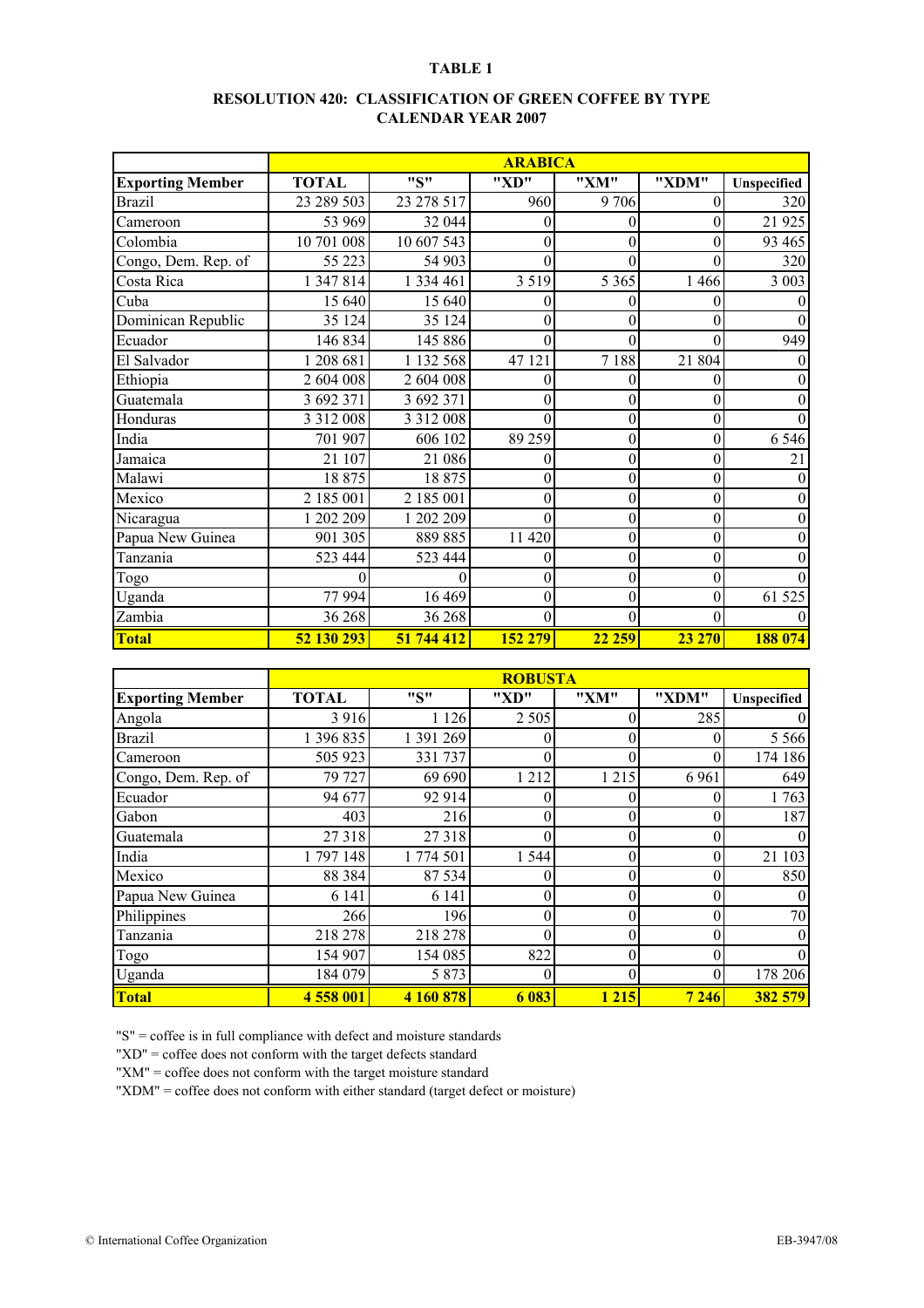### **VOLUME OF GREEN COFFEE EXPORTED UNDER "S" COMPARED TO THE VOLUME OF TOTAL GREEN COFFEE AND ITS PERCENTAGE IN THE TOTAL**

## **CALENDAR YEAR 2007**

|                           |                           | <b>Total green coffee</b> |                     |
|---------------------------|---------------------------|---------------------------|---------------------|
|                           |                           | in full compliance        |                     |
|                           |                           | with defect and           | Geen coffee under   |
|                           | <b>Total green coffee</b> | moisture standards        | "S" as a % of total |
| <b>Exporting country</b>  | exported                  | ("S")                     | green exported      |
| Angola                    | 3 9 1 6                   | 1 1 2 6                   | 28.75               |
| <b>Bolivia</b>            | 86 000                    | 0                         | 0.00                |
| <b>Brazil</b>             | 24 686 338                | 24 669 786                | 99.93               |
| <b>Burundi</b>            | 291 805                   | 0                         | 0.00                |
| <b>Cameroon</b>           | 717 176                   | 363 781                   | 50.72               |
| Central African Rep.      | 71 566                    | 0                         | 0.00                |
| Colombia                  | 10 701 008                | 10 607 543                | 99.13               |
| Congo, Dem. Rep. of       | 167 561                   | 124 593                   | 74.36               |
| <b>Costa Rica</b>         | 1 357 188                 | 1 3 3 4 4 6 1             | 98.33               |
| Côte d'Ivoire             | 1735036                   | 0                         | 0.00                |
| Cuba                      | 15 640                    | 15 640                    | 100.00              |
| <b>Dominican Republic</b> | 35 124                    | 35 124                    | 100.00              |
| <b>Ecuador</b>            | 241 511                   | 238 800                   | 98.88               |
| <b>El Salvador</b>        | 1 208 681                 | 1 132 568                 | 93.70               |
| <b>Ethiopia</b>           | 2 604 008                 | 2 604 008                 | $\overline{100}.00$ |
| <b>Gabon</b>              | 403                       | 216                       | 53.60               |
| Ghana                     | 29 916                    | 0                         | 0.00                |
| <b>Guatemala</b>          | 3719689                   | 3719689                   | 100.00              |
| Guinea                    | 278 952                   | 0                         | 0.00                |
| Haiti                     | 22 020                    | $\Omega$                  | 0.00                |
| <b>Honduras</b>           | 3 3 1 2 0 0 9             | 3 3 1 2 0 0 8             | 100.00              |
| <b>India</b>              | 2 471 435                 | 2 3 8 0 6 0 3             | 96.32               |
| Indonesia                 | 3 999 894                 | 0                         | 0.00                |
| <b>Jamaica</b>            | 22 157                    | 21 08 6                   | 95.16               |
| Kenya                     | 817466                    | 0                         | 0.00                |
| Madagascar                | 106 850                   | $\theta$                  | 0.00                |
| <b>Malawi</b>             | 18875                     | 18875                     | 100.00              |
| <b>Mexico</b>             | 2 2 7 3 3 8 5             | 2 2 7 2 5 3 5             | 99.96               |
| Nicaragua                 | 1 202 210                 | 1 202 209                 | 100.00              |
| Nigeria                   | 3688                      | 0                         | 0.00                |
| Panama                    | 96 027                    | 0                         | 0.00                |
| Papua New Guinea          | 907444                    | 896 026                   | 98.74               |
| Paraguay                  | $7\ 000$                  | $\boldsymbol{0}$          | 0.00                |
| Peru *                    | 3 144 658                 | $\theta$                  | 0.00                |
| <b>Philippines</b>        | 266                       | 196                       | 73.65               |
| Rwanda                    | $\overline{222}$ 167      | 0                         | 0.00                |
| Sierra Leone*             | 20 000                    | $\boldsymbol{0}$          | 0.00                |
| Sri Lanka *               | 1832                      | 0                         | $0.00\,$            |
| <b>Tanzania</b>           | 745 911                   | 741 722                   | 99.44               |
| Thailand                  | 339 034                   | $^{(1)}$                  | 0.00                |
| <b>Togo</b>               | 154 908                   | 154 085                   | 99.47               |
| <b>Uganda</b>             | 2 693 197                 | 22 3 4 2                  | 0.83                |
| Venezuela, Bol. Rep. of   | 38 852                    | 0                         | 0.00                |
| Vietnam                   | 17911385                  | 0                         | 0.00                |
| <b>Zambia</b>             | 63 268                    | 36 268                    | 57.32               |
| Zimbabwe                  | 33 078                    | 0                         | 0.00                |
| <b>TOTAL</b>              | 88 580 531                | 55 905 290                | 63.11               |

Countries in bold italics are those participating in the CQP programme applying Resolution 420

An asterisk indicates non-members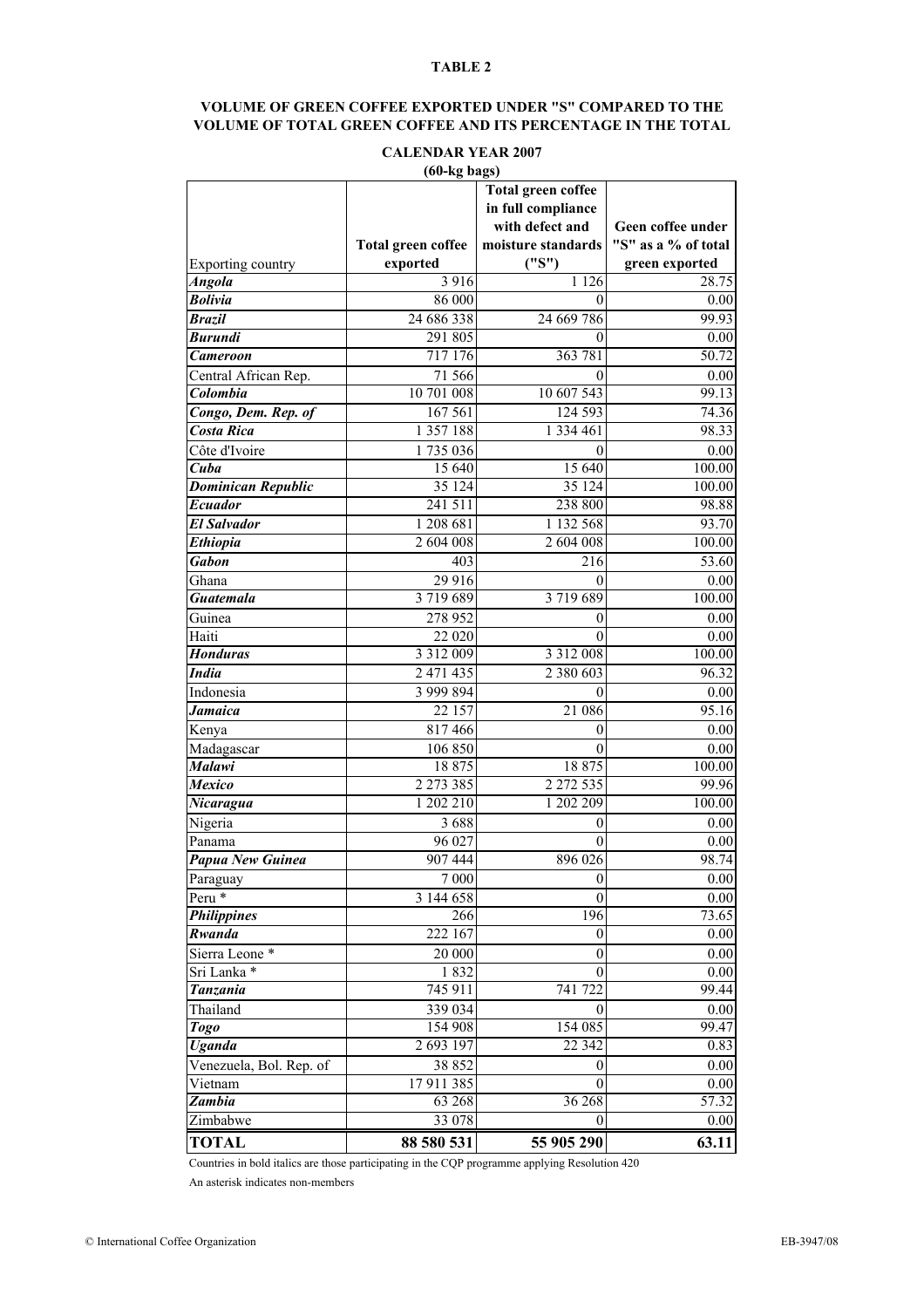## **Volume of Robusta coffee gradings by LIFFE deemed to be below the CQP standards by country of origin and by port of discharge Calendar year 2007**

Year**2007**

| Sum of 60-kg bags   | Port     |                  |               |          |          |                  |                  |                   |          |                          |                |              |        |
|---------------------|----------|------------------|---------------|----------|----------|------------------|------------------|-------------------|----------|--------------------------|----------------|--------------|--------|
|                     |          |                  |               |          |          |                  |                  |                   |          |                          |                | Grand        | $%$ by |
| Origin              | Antwerpl | <b>Barcelona</b> | <b>Bremen</b> | Genoa    |          | Hamburg Le Havre | London           | <b>Marseilles</b> |          | <b>Norwich Rotterdam</b> | <b>Trieste</b> | <b>Total</b> | origin |
| <b>Brazil</b>       | 45 167   |                  | 01            | 9083     |          | 0                | 3 000            | $\Omega$          | 25 750   | 0                        | $\Omega$       | 83 000       | 4.82   |
| Cameroon            | 15 3 33  | 1 250            | 1 000         | 12 000   | 333      | 4 1 6 7          | 83               | 167               | $\Omega$ | 0                        | 25 000         | 59 333       | 3.45   |
| Congo, Dem. Rep. of | 3 2 5 0  | 0                | 01            | $\theta$ | $\Omega$ | $\theta$         | $\overline{0}$   | $\Omega$          | $\theta$ | $\Omega$                 | 500            | 3750         | 0.22   |
| Côte d'Ivoire       | 74 083   | 20 5 83          | $\Omega$      | 81 917   | 3833     | 3 500            | $\overline{0}$   | 10 083            | $\theta$ | $\Omega$                 | 21 667         | 215 667      | 12.53  |
| Ghana               | 667      | 0                | ΩI            | 0        |          | $\theta$         | $\boldsymbol{0}$ | $\Omega$          | $\theta$ | $\Omega$                 | $\Omega$       | 1667         | 0.10   |
| Guinea              | 27 500   | 750              | 6750          | 3 6 6 7  | 8 2 5 0  | 500              | $\overline{0}$   | 1583              | $\theta$ | $\Omega$                 | 10 250         | 60 250       | 3.50   |
| India               | 500      | 83               | $\Omega$      | $\theta$ |          | $\theta$         | 83               | 83                | $\Omega$ | 0                        | 417            | 1 1 6 7      | 0.07   |
| Indonesia           | 917      | 0                | 2083          | 250      | 2 0 8 3  | $\theta$         | $\overline{0}$   | $\mathbf{0}$      | 583      | $\Omega$                 | 24 4 17        | 32 333       | 1.88   |
| Liberia             | 250      | $\boldsymbol{0}$ | 01            | $\Omega$ |          | $\Omega$         | $\overline{0}$   | $\Omega$          | $\theta$ | $\Omega$                 | $\Omega$       | 250          | 0.01   |
| Madagascar          | 4 500    | $\boldsymbol{0}$ | 01            | $\Omega$ | 500      | 6 3 3 3          | $\overline{0}$   | $\Omega$          | $\theta$ | $\Omega$                 | 83             | 11 417       | 0.66   |
| Nigeria             | 167      | $\boldsymbol{0}$ | 01            | 0        |          | $\theta$         | $\overline{0}$   | $\Omega$          | $\theta$ | $\Omega$                 | $\Omega$       | 167          | 0.01   |
| <b>Sierra Leone</b> | 1750     | $\theta$         | ΩI            | ∩        | 667      | $\theta$         | $\Omega$         | 250               | $\theta$ | $\Omega$                 | 2 000          | 14 667       | 0.85   |
| Tanzania            | 2 500    | $\theta$         | ΩI            | 3 4 1 7  |          | $\theta$         | $\overline{0}$   | $\Omega$          | $\theta$ |                          | 667            | 6583         | 0.38   |
| <b>Thailand</b>     | 35 667   | $\theta$         | 01            | $\Omega$ |          | $\theta$         | $\overline{0}$   | $\Omega$          | $\theta$ | $\Omega$                 | $\Omega$       | 35 667       | 2.07   |
| <b>Togo</b>         | 27917    | $\theta$         | 01            | 333      | 9 5 0 0  | 8917             | $\boldsymbol{0}$ | $\Omega$          |          | $\Omega$                 | 4917           | 51 583       | 3.00   |
| Uganda              | 2 1 6 7  | 1833             | 01            | 250      | 1 3 3 3  | $\Omega$         | 83               | $\Omega$          | 750      | ∩                        | 1833           | 8 2 5 0      | 0.48   |
| Vietnam             | 529 250  | 19 917           | 33 167        | 19 500   | 90 333   | 22 500           | 2083             | $\Omega$          | 26 917   | 154 500                  | 237917         | 1 136 083    | 65.98  |
| <b>Grand Total</b>  | 783 583  | 44 417           | 43 000        | 130 417  | 116833   | 46 917           | 5 3 3 3          | 12 167            | 55 000   | 154 500                  | 329 667        | 1721833      |        |
| % by port           | 45.51    | 2.58             | 2.50          | 7.57     | 6.79     | 2.72             | 0.31             | 0.71              | 3.19     | 8.97                     | 19.15          |              |        |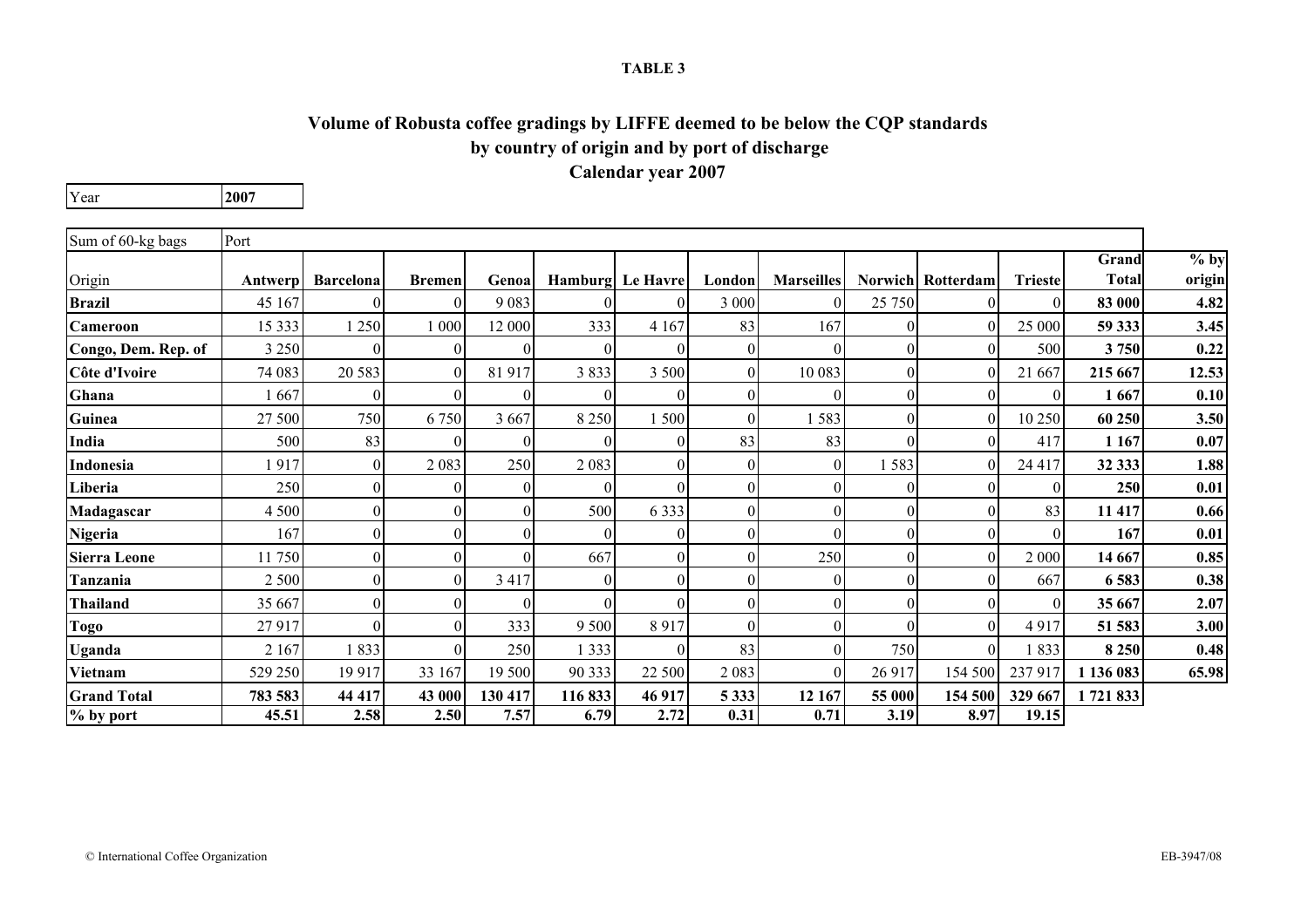| Original                 |                  |                  | <b>Appeals</b>   |                  | <b>Total</b>     |                  | Pass             |               |
|--------------------------|------------------|------------------|------------------|------------------|------------------|------------------|------------------|---------------|
| <b>Country of origin</b> | Pass             | Fail             | Pass             | Fail             | <b>Total</b>     | Pass             | Fail             | $\frac{0}{0}$ |
| Burundi                  | 10               | 19               | 8                | 3                | 11               | 18               | 11               | 62.07         |
| Colombia                 | 956              | 393              | 189              | 173              | 362              | 1 1 4 5          | 204              | 84.88         |
| Costa Rica               | 37               | 14               |                  | 13               | 14               | 38               | 13               | 74.51         |
| Dominican Republic       | $\theta$         | 1                | 0                |                  |                  | $\boldsymbol{0}$ | 1                | 0.00          |
| Ecuador                  | 7                |                  | $\overline{0}$   |                  |                  | 7                |                  | 87.50         |
| El Salvador              | 704              | 153              | 83               | 65               | 148              | 787              | 70               | 91.83         |
| Guatemala                | 241              | 110              | 44               | 59               | 103              | 285              | 66               | 81.20         |
| Honduras                 | 2082             | 1 0 0 4          | 475              | 465              | 940              | 2 5 5 7          | 529              | 82.86         |
| India                    | 75               | 21               | 14               | 11               | 25               | 89               | 7                | 92.71         |
| Kenya                    | $\theta$         | $\mathbf{0}$     | $\mathbf{0}$     | $\theta$         | $\boldsymbol{0}$ | $\boldsymbol{0}$ | $\boldsymbol{0}$ | 0.00          |
| Mexico                   | 1 1 6 2          | 719              | 396              | 321              | 717              | 1558             | 323              | 82.83         |
| Nicaragua                | 471              | 168              | 113              | 57               | 170              | 584              | 55               | 91.39         |
| Panama                   |                  | $\theta$         | $\overline{0}$   | $\mathbf{0}$     | $\theta$         |                  | $\theta$         | 0.00          |
| Papua New Guinea         | $\theta$         | $\boldsymbol{0}$ | $\overline{0}$   | $\mathbf{0}$     | 0                | 0                | $\boldsymbol{0}$ | 0.00          |
| Peru                     | 858              | 609              | 289              | 348              | 637              | 1 1 4 7          | 320              | 78.19         |
| Rwanda                   | 9                | 112              | 4                | 53               | 57               | 13               | 108              | 10.74         |
| Tanzania                 | 3                | 13               | $\boldsymbol{0}$ |                  |                  | 3                | 13               | 0.00          |
| Uganda                   | 32               | 84               | 6                | 46               | 52               | 38               | 78               | 32.76         |
| Venezuela                | $\boldsymbol{0}$ | $\,8\,$          | $\boldsymbol{0}$ | $\boldsymbol{0}$ | $\boldsymbol{0}$ | $\boldsymbol{0}$ | 8                | 0.00          |
| <b>Total</b>             | 6 6 4 8          | 3 4 2 9          | 1622             | 1617             | 3 2 3 9          | 8 2 7 0          | 1807             | 82.07         |

## **ICE Futures: Coffee "C" gradings summary analysis CALENDAR YEAR 2007**

|        |         |         | Original |               |         | <b>Appeals</b> |         |              |
|--------|---------|---------|----------|---------------|---------|----------------|---------|--------------|
|        | Pass    | Fail    |          | Total Pass %  | Pass    | Fail           |         | Total Pass % |
| Grade  | 9319    | 758     |          | 10 077 92.48% | 2922    | 317            | 3239    | 90.21%       |
| Cup    | 7538    | 2 5 3 9 |          | 10 077 74.80% | 2088    | 1 151          | 3 2 3 9 | 64.46%       |
| Colour | 9 7 4 7 | 330     | 10 077   | 96.73%        | 3 1 1 1 | 128            | 3 2 3 9 | 96.05%       |

ORIGINAL GRADING: These statistics for original gradings are based on individual grading of cup, colour, grade and other imperfections such as odour and/or bean size graded between 01/01/07 and 31/12/07

APPEAL GRADING: The owner of the coffee submitted as an original grading may appeal for any decision of the graders, for cup, colour, grade and any other imperfections such as odour and/or bean size and represents appeal gradings between 01/01/07 and 31/12/07 regardless of the date of original grading

Note from ICO: Date format converted to dd/mm/yy